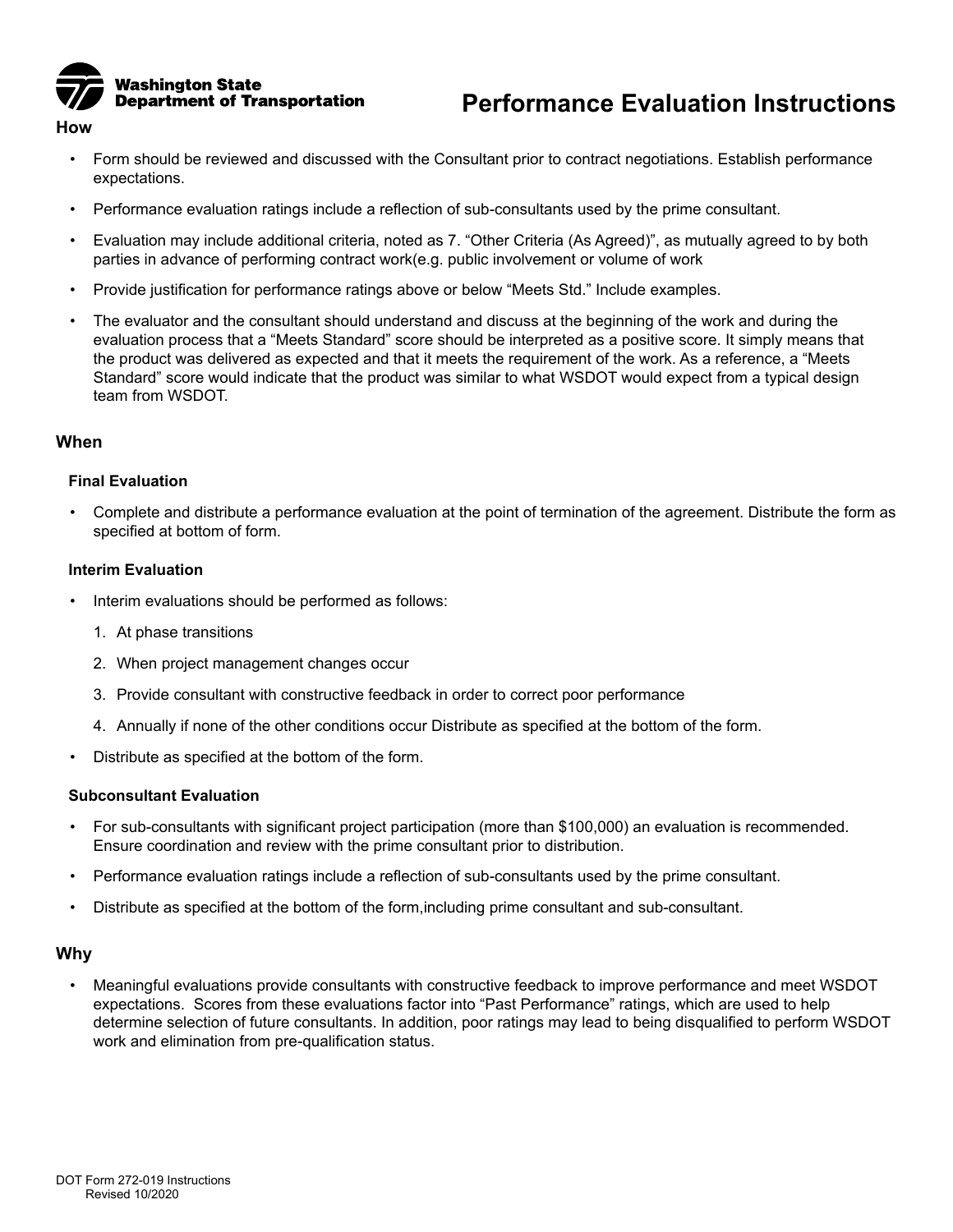

# **Performance Evaluation Consultant Services**

| <b>Consultant Name</b>                                          |                                   |                          | <b>Evaluation Type</b><br>Interim<br>Subconsultant<br>Final |  |  |
|-----------------------------------------------------------------|-----------------------------------|--------------------------|-------------------------------------------------------------|--|--|
| <b>Consultant Address</b>                                       |                                   |                          | Project Title                                               |  |  |
|                                                                 |                                   |                          | <b>Agreement Number</b>                                     |  |  |
| Type of Work<br>Design R/W PS&E Other (Specify Below):<br>Study |                                   |                          | Type of Agreement                                           |  |  |
|                                                                 |                                   |                          | Lump Sum                                                    |  |  |
|                                                                 |                                   |                          | <b>Hourly Rate</b>                                          |  |  |
| <b>Complexity of Work</b>                                       | Date Agreement Approved           | Cost Plus Fixed Fee      |                                                             |  |  |
| Difficult<br>Routine                                            |                                   | Other                    |                                                             |  |  |
| Amount of Original Agreement                                    | <b>Total Amount Modifications</b> |                          | <b>Total Amount Agreement</b>                               |  |  |
| \$                                                              | \$                                |                          | \$                                                          |  |  |
| <b>Completion Date Including Extensions</b>                     | <b>Actual Completion Date</b>     | <b>Actual Total Paid</b> |                                                             |  |  |
|                                                                 |                                   |                          | \$                                                          |  |  |
| Type and Extent of Subcontracting                               |                                   |                          |                                                             |  |  |
|                                                                 |                                   |                          |                                                             |  |  |
|                                                                 |                                   |                          |                                                             |  |  |
|                                                                 |                                   |                          |                                                             |  |  |
|                                                                 |                                   |                          |                                                             |  |  |

| Performance Rating Scale (From Average Score Below)       |                                                |            |                                                     |            |        |  |
|-----------------------------------------------------------|------------------------------------------------|------------|-----------------------------------------------------|------------|--------|--|
|                                                           | S                                              | AR         | <b>MR</b>                                           | <b>BR</b>  | P      |  |
|                                                           | Superior                                       | Above Std. | Meets Std.                                          | Below Std. | Poor   |  |
| <b>Standard Criteria</b>                                  |                                                |            | <b>Comments (Justify Above &amp; Below Ratings)</b> |            | Rating |  |
| 1. Negotiations                                           |                                                |            |                                                     |            |        |  |
| Cooperative and responsive                                |                                                |            |                                                     |            |        |  |
| Adhered to WSDOT guidelines on fee.                       |                                                |            |                                                     |            |        |  |
| Met negotiation schedule.                                 |                                                |            |                                                     |            |        |  |
| Open and honest communications.                           |                                                |            |                                                     |            |        |  |
| Willingness to negotiate in good faith                    |                                                |            |                                                     |            |        |  |
| 2. Cost / Budget                                          |                                                |            |                                                     |            |        |  |
| Finished within agreed budget, including all supplements  |                                                |            |                                                     |            |        |  |
| Appropriate level of effort (Cost commensurate with work) |                                                |            |                                                     |            |        |  |
| Reasonable direct, non-salary expenses (Approx. xx% -yy%) |                                                |            |                                                     |            |        |  |
| 3. Schedule                                               |                                                |            |                                                     |            |        |  |
| Complete within agreement schedule including supplements. |                                                |            |                                                     |            |        |  |
| Achieved schedule (Including all supplements).            |                                                |            |                                                     |            |        |  |
| Prompt response to review comments                        |                                                |            |                                                     |            |        |  |
| Adapted to changes by WSDOT                               |                                                |            |                                                     |            |        |  |
|                                                           | Notified WSDOT early regarding schedule issues |            |                                                     |            |        |  |
| 4. Technical Quality                                      |                                                |            |                                                     |            |        |  |
| Work products meet WSDOT design policy & standards        |                                                |            |                                                     |            |        |  |
| Performed appropriate quality control and assurance       |                                                |            |                                                     |            |        |  |
| Responds to review comments in subsequent submission      |                                                |            |                                                     |            |        |  |
| Pursued innovative design solutions                       |                                                |            |                                                     |            |        |  |
| Delivered "compatible" electronic files                   |                                                |            |                                                     |            |        |  |
|                                                           | Implemented principles of practical design     |            |                                                     |            |        |  |